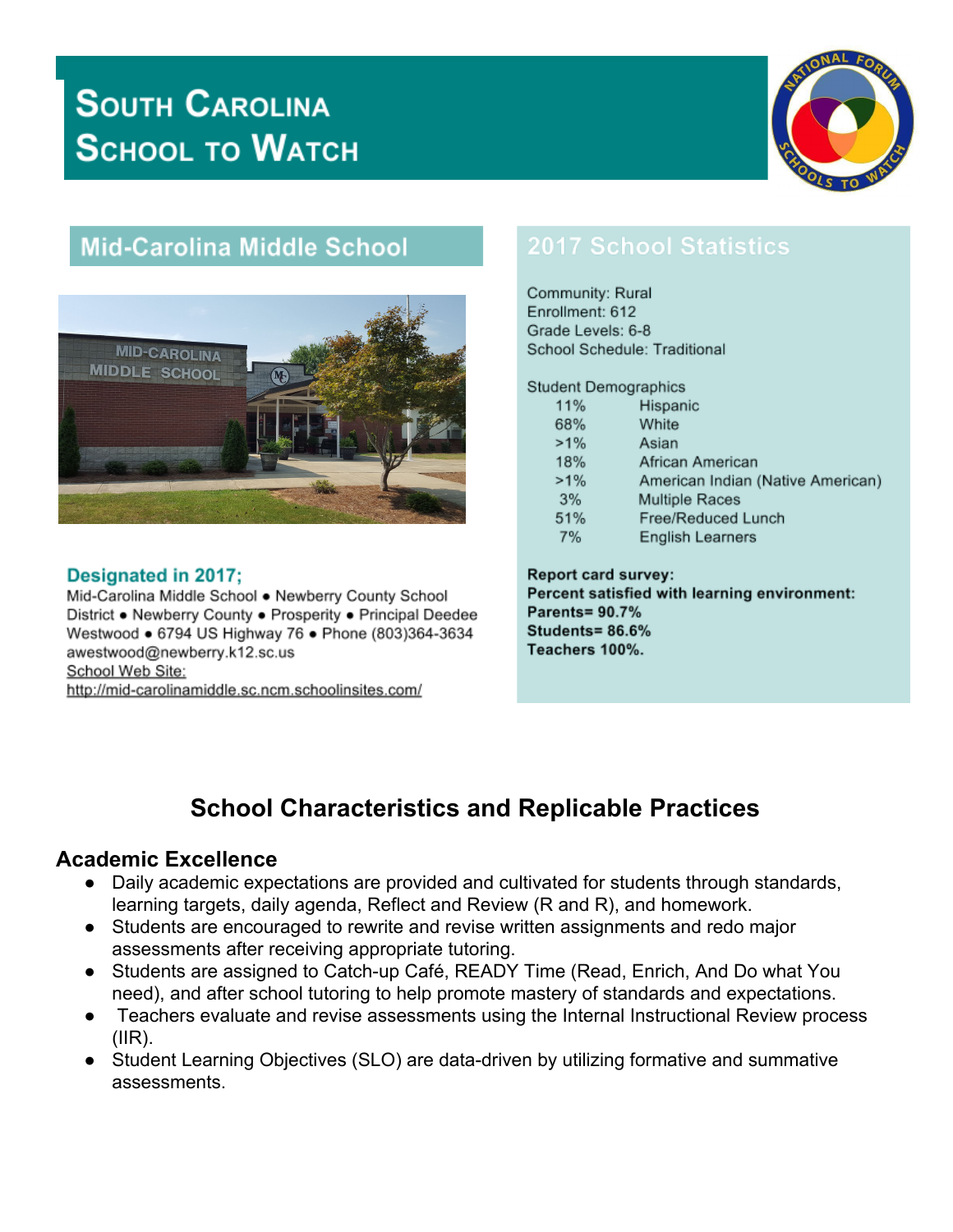#### **Schools to Watch – Page 2** *Mid-Carolina Middle School*

- Teachers design rigorous common and interdisciplinary assessments with peers during Tuesday core planning and Wednesday district planning to include vertical meetings with the high school.
- Team planning is every Thursday.
- Throughout our school, literacy practices are integrated in all subjects as well as 21<sup>st</sup> Century Learning.
- Classes use note taking, interactive notebooks, literacy-based stations, inquiry lessons, journal writing, and reporting of lab experiments.
- Exemplary work is displayed in the cafeteria as our "Hall of Fame" and outside homeroom doors as "Awesome Authors."
- Teachers model reading strategies in all classrooms through One Book, One School (OBOS) and our 30-4-30 initiative (reading 30 minutes at school in 4 core classes and 30 minutes at home).
- Parent and Student Surveys showed a perception (and satisfaction) of high academic rigor.
- Grade level teacher teams meet weekly to coordinate and collaborate their learning objectives.
- Technology, including Smartboards, calculators, graphing calculators, Smart Response clickers, document cameras, flip cameras, computer labs, iPads, laptop carts, and in-classroom computer stations allow students to use technology as they learn. MCMS has 100% Smartboard capability.
- Interdisciplinary units are created as a culminating activity in all grade levels.
- Annual Academic Night showcases student work and student-led instruction.
- Read 180, a related art supplemental reading class, is provided for students who show need for improvement on Reading MAP scores.
- Students identified as gifted and talented are served during Enrichment using the William and Mary GT curriculums.
- Over the past several years, MCMS has consistently had the highest PASS scores in the district. Compared to the average state scores, MCMS has performed above average in all core subject areas on PASS and SC READY. EOC scores for both English I and Algebra I have been at 100% passage.
- Teachers review goals with student's monthly using results from state testing, benchmark testing and quarterly report cards.
- Each teacher assesses student success in a variety of ways, including writing, explanations, performances, discussions, group work, and self-evaluation.

#### **Developmental Responsiveness**

- Students may praise or thank other students through the "Rebel 2 Rebel Shout-outs".
- To better foster positive relationships, students maintain the same advisor (homeroom teacher) throughout the year during Rebelution Time.
- Teachers implement procedures and routines from the first day of school, utilizing the student agenda and the OTIS (Organize This Important Stuff) binder for school wide consistency.
- Level One Discipline System empowers the teacher and places responsibility for actions on the students. This school wide discipline plan is in place to ensure consistency, fairness and equity.
- Freaky Friday activities are held quarterly for students exhibiting appropriate behaviors.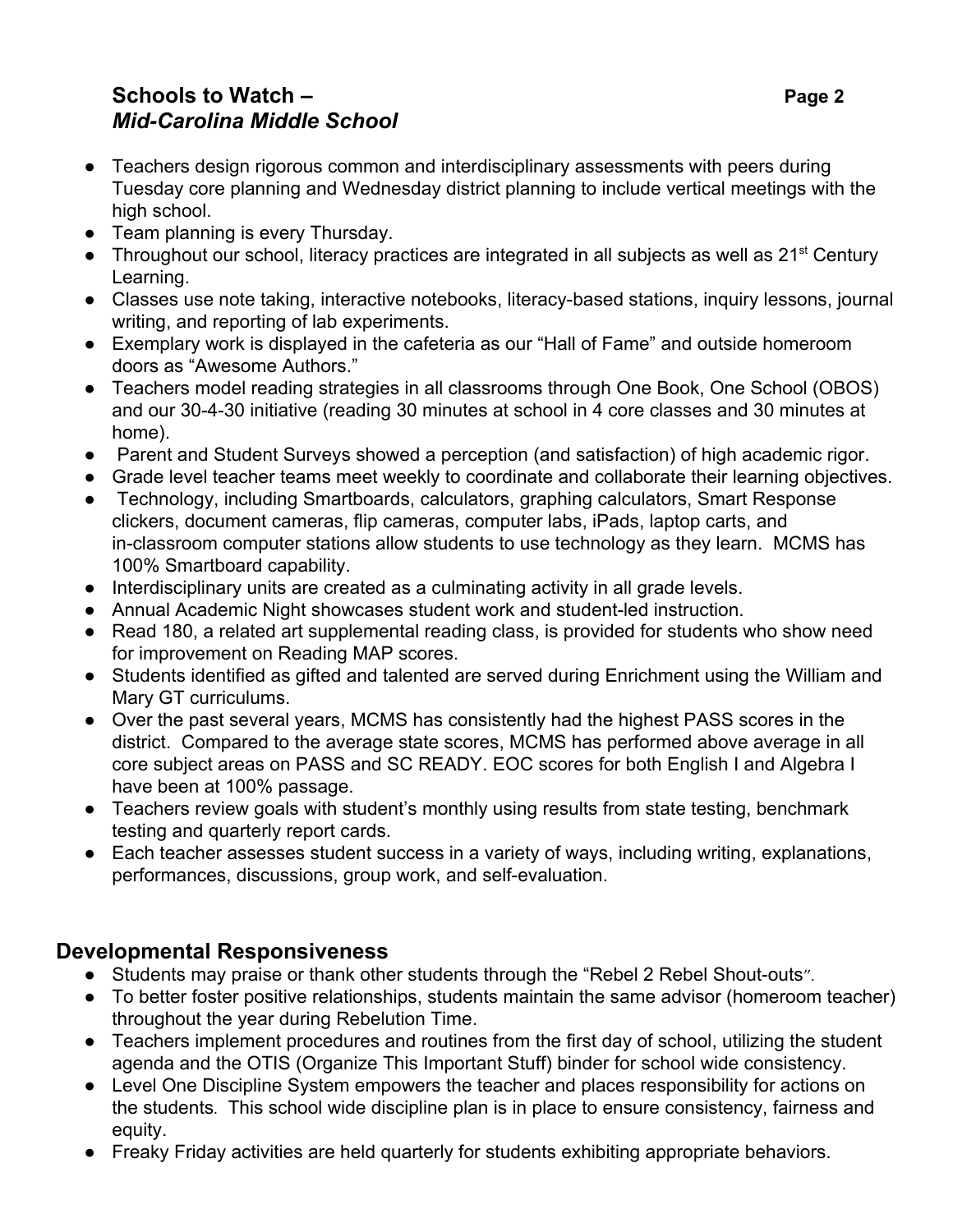#### **Schools to Watch – Page 3** *Mid-Carolina Middle School*

- On a daily basis, teachers may reward a student through Praise a Rebel notes, comments written in the student's agenda to go home, or by sending a positive note card home at any time.
- MCMS has implemented The Rebel Way, a school wide initiative to establish social growth and development. The acronym for the Rebel Way stands for Respect; Exemplary; Behave well; Explain calmly; Listen; Wise decisions; Ask questions; and Yes you can do anything.
- The Newberry County Sheriff's Department conducts teacher training on gang awareness, recognizing child abuse, and bullying. Additionally, the Sheriff's Department presents educational programs addressing sexting, social media, and internet use to parents, students, and staff members.
- Numerous community service projects are held throughout the year as Kindness Projects.
- Schoolwide clubs are offered for all students.
- Transition nights for each rising grade level to prepare for future expectations are held in the spring.
- Hispanic Heritage Celebration, Women's History Studies and Black History Programs take place annually.
- Full time school nurse and school resource officer are on site.
- Student Government Association is organized for student voice. SGA meets monthly with their sponsors bringing ideas or concerns from their peers.
- Rebel Ambassadors serve as quides for new students, potential enrollees, quests, and in general welcoming responsibilities to MCMS.
- The school counselors and special education teachers rotate with their student caseloads every year.
- Academic competitions include Modern Woodmen of the World Speech Contest, Geography Bee, art contests and essay contests.
- Power School provides parents and students web access to grades, assignments, attendance, news, and email communication.
- Teacher websites provide daily homework and parent information like planning times for conferences and syllabus posting.

## **Social Equity**

- Our school has a Level One Discipline System, (laddered cooperation between students, teachers and administration used to increase student accountability and teacher empowerment)
- Summer GAP program for students who have not successfully passed core classes is held each summer.
- Each student is inventoried throughout the school year by teachers so that their individual strengths, needs, and learning styles are identified in order for educational needs to be met.
- READY time instruction before school for bus riders is offered.
- Enrichment period of thirty minutes daily to provide supplemental instruction to all students throughout the school.
- MCMS Media Center supports multicultural literature with a large selection of materials, both printed and digital.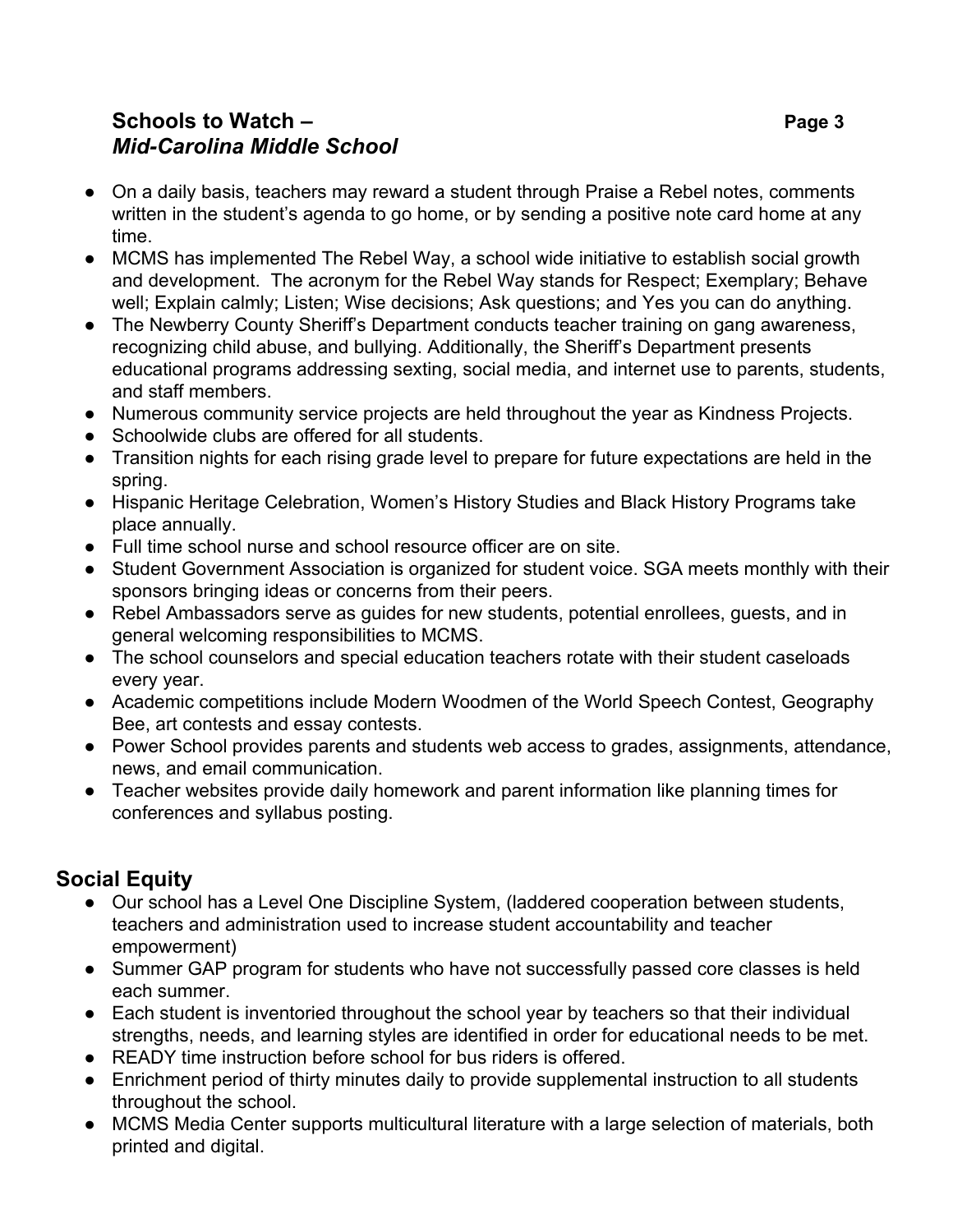### **Schools to Watch – Page 4** *Mid-Carolina Middle School*

- Male Call and Leading Ladies assists hand-selected students who struggle academically or behaviorally are identified to participate in community sponsored seminars.
- All clubs stress civic responsibility, academics, and respect for others.
- Academic awards include Principal's Honor Roll, A/B Honor Roll, and B Honor Roll.
- Programs in place, including monthly birthday with cupcake recognition, Praise a Rebel, "Caught Doing Good", positive notes home, and various individual classroom recognitions help maintain a family atmosphere.
- Recognition of students of the month, teachers of the month and support staff of the month occur monthly.
- Open house is designed to show the parents "A Day in the Life of Their Child".
- PREP Time, *Principal Embraces Parents Time* is for parents to meet with the principal and any other staff as needed.
- Teachers at MCMS plan field studies to extend learning beyond the classroom walls.
- Angel Tree Project: fundraisers are implemented in order to fund gifts for several families during the holiday season. Teachers shop for students on their team since they know the child and have developed a relationship with them.
- Every Friday students participate in literacy activities during enrichment time.
- Core classes are scheduled by hand with balance of gender, ethnicity, behavior, and abilities and matching personalities of staff and students, as much as possible.
- Student suggestion boxes are located around the school.
- Weekly meetings held in the "Data Room" focus on our underperforming students (UPS) and strategies are devised and implemented that help students' educational experiences

## **Organizational Support**

- The vision is posted on the school website, in student agendas, and posters located throughout the school.
- All staff participate in the molding of the School Renewal Plan each year.
- The School Literacy Team created the Read to Succeed Plan.
- School norms are nurtured by all through The Rebel Way which is also posted in all classes.
- Teachers use common agendas, structured times for meetings, and shared communication.
- The principal sends out a Sunday night email every week to align the staff for expectations and events.
- All teachers share a professional learning goal.
- All students are hand scheduled by the administration over the summer with prior input from the teachers.
- Special education, ESOL and related art teachers give student lists to the administration to assist with scheduling.
- Rotational schedules are used each quarter to give every student an opportunity to ultimately learn at the best time of their day.
- MCMS communicates regularly with our feeder elementary schools as well as the high school.
- MCMS communicates with the general community through the posting of our monthly school newsletter at local churches and businesses, our school website, school Facebook page, and teacher generated Remind accounts.